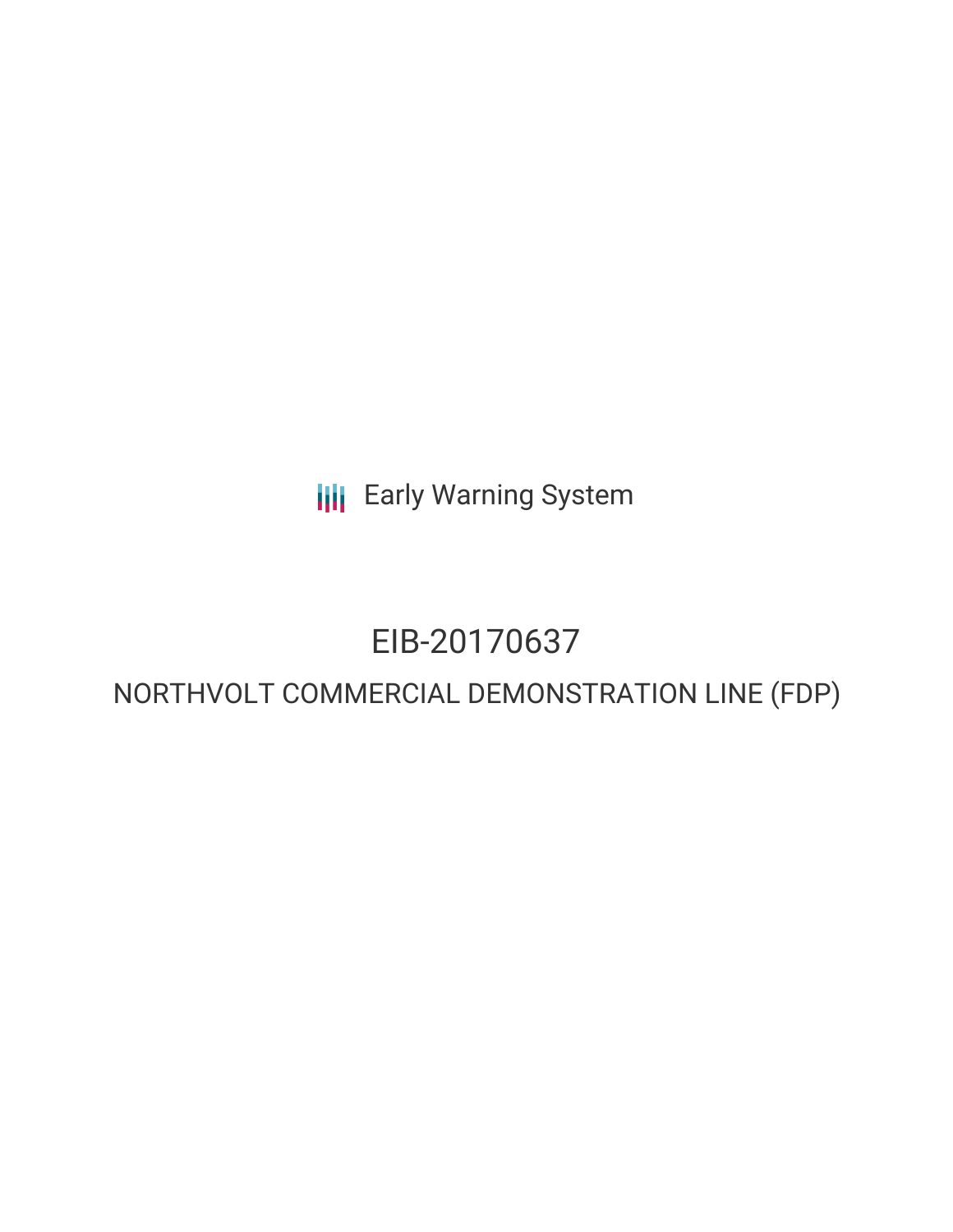

#### **Quick Facts**

冊

| <b>Countries</b>              | Sweden                         |
|-------------------------------|--------------------------------|
| <b>Financial Institutions</b> | European Investment Bank (EIB) |
| <b>Status</b>                 | Proposed                       |
| <b>Bank Risk Rating</b>       | U                              |
| <b>Borrower</b>               | NORTHVOLT AB                   |
| <b>Sectors</b>                | Industry and Trade             |
| <b>Investment Type(s)</b>     | Loan                           |
| <b>Project Cost (USD)</b>     | \$117.84 million               |
|                               |                                |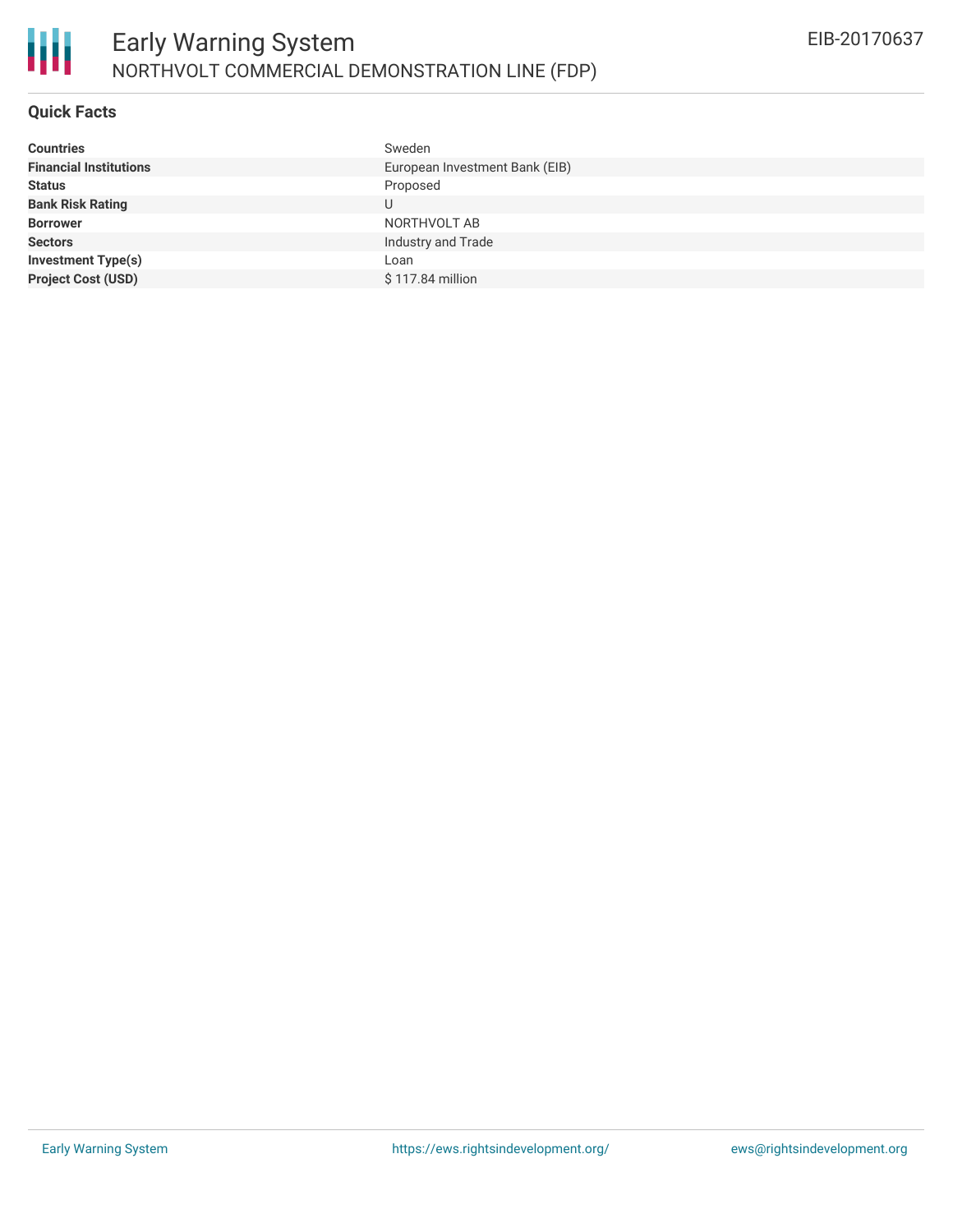

#### **Project Description**

This project finances a demonstration project for a large-scale Li-ion battery manufacturing plant for use in the automotive and industrial segments.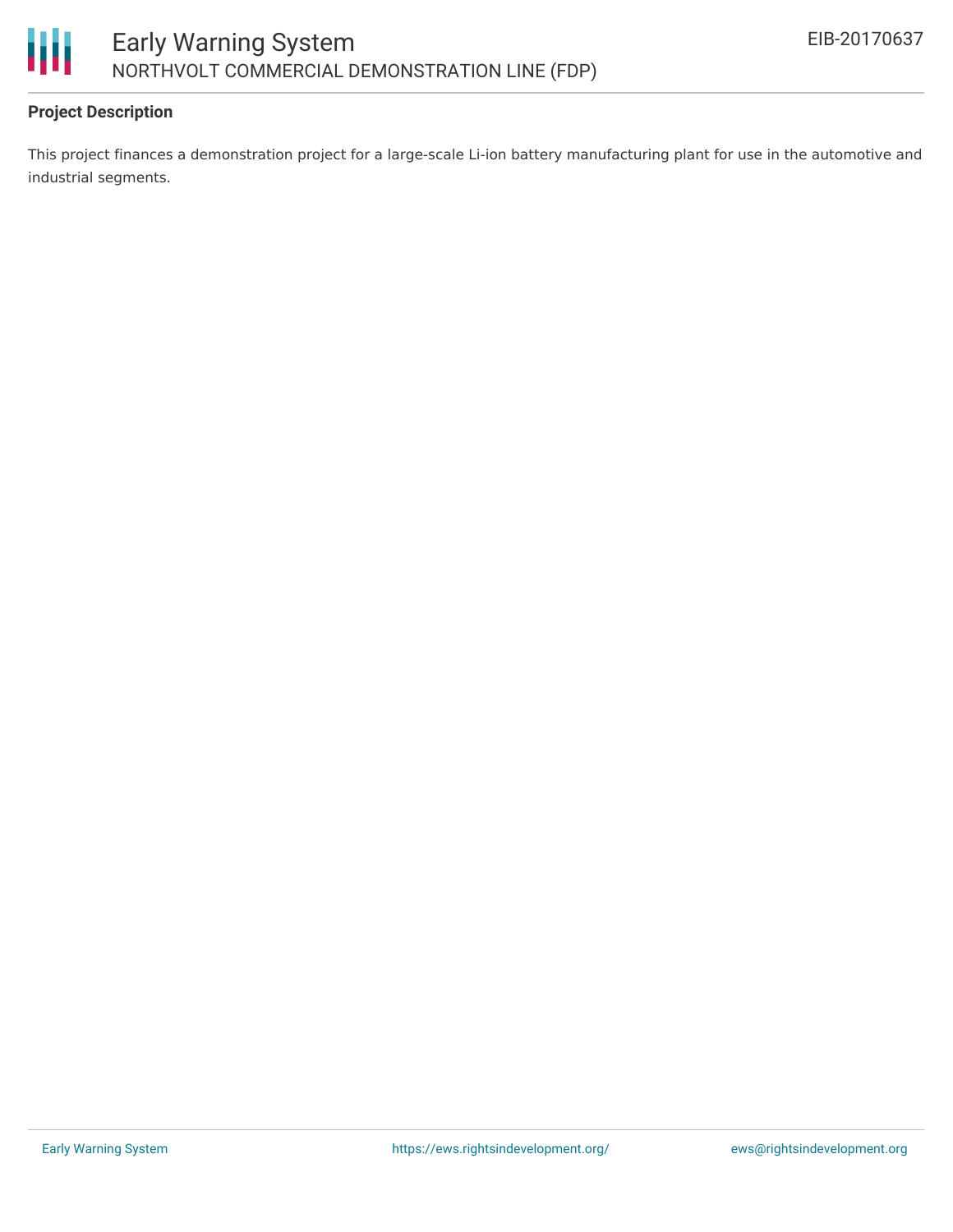

#### **Investment Description**

European Investment Bank (EIB)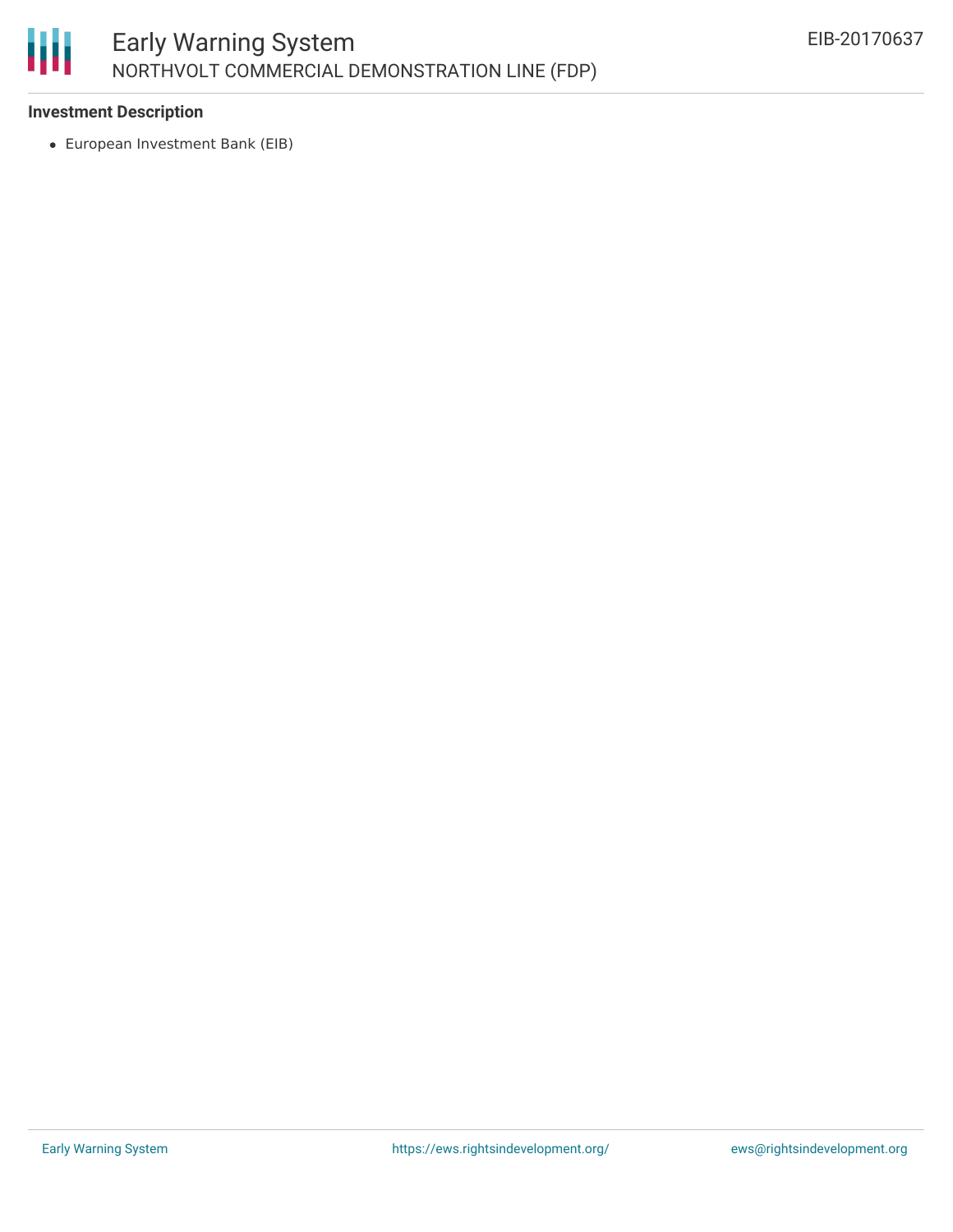# 冊

### Early Warning System NORTHVOLT COMMERCIAL DEMONSTRATION LINE (FDP)

| <b>Private Actor 1</b>   | <b>Private Actor</b><br>Role | <b>Private Actor</b><br>1 Sector | <b>Relation</b>          | <b>Private Actor 2</b> | <b>Private Actor</b><br>2 Role | <b>Private Actor</b><br>2 Sector |
|--------------------------|------------------------------|----------------------------------|--------------------------|------------------------|--------------------------------|----------------------------------|
| $\overline{\phantom{0}}$ |                              | -                                | $\overline{\phantom{a}}$ | NorthVolt AB           | Client                         | -                                |